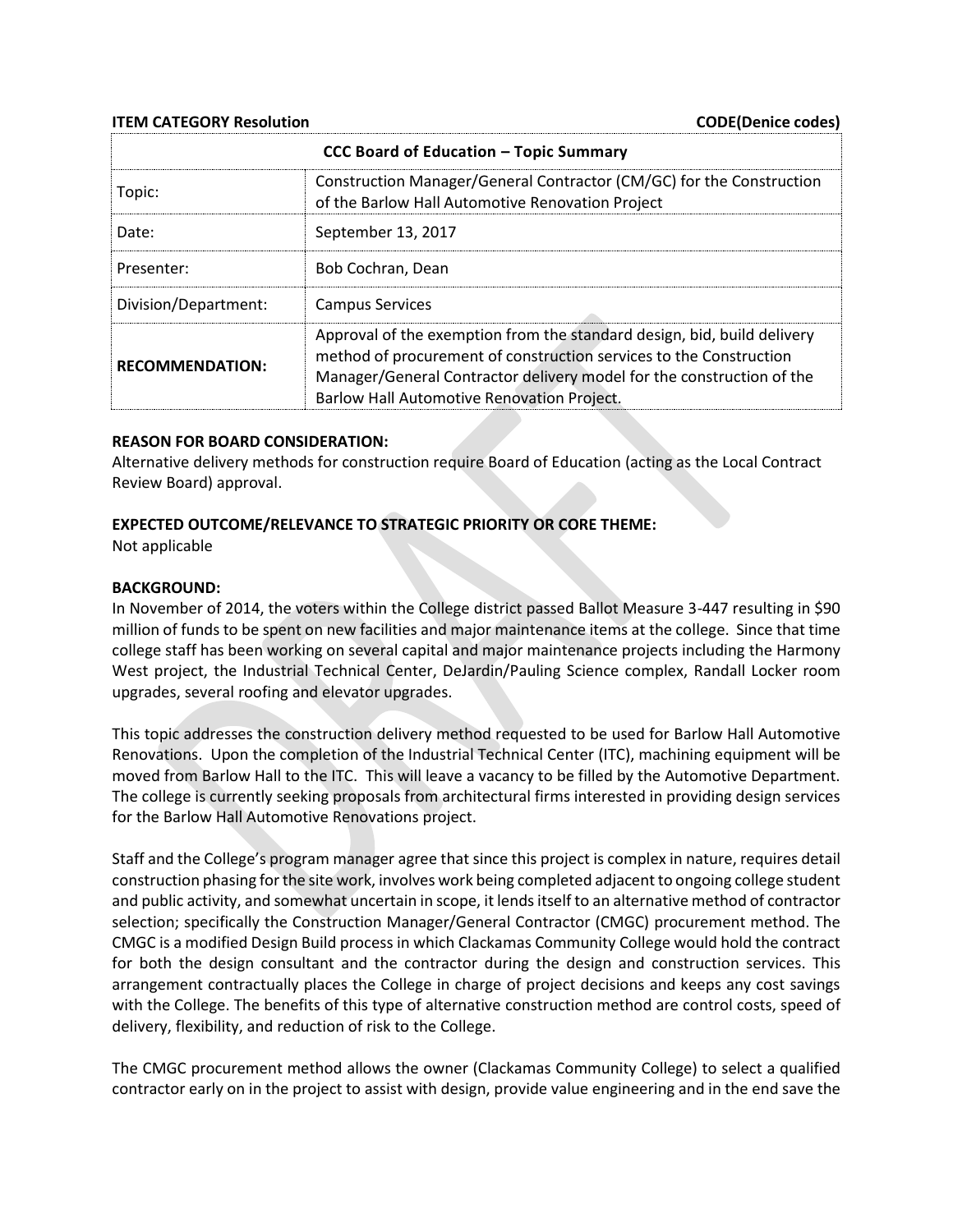project time and expense. To change from the standard design, bid, build construction model, the Board of Education, acting as the Local Contract Review Board (LCRB), must pass a Resolution allowing the change from the standard procurement method. The Oregon Administrative Rule, Division 49 – General Provisions Related to Public Contracts for Construction Services state that an alternative method (specifically) CMGC can be used if found applicable by the LCRB. The rules require fourteen findings (ORS279.335 (2)(B)) to be addressed and a public hearing held prior to approval of the CMGC procurement method by the LCRB.

The findings are draft until after the public hearing and modifications made by the LCRB. The findings are necessary to facilitate discussion and are not intended to be yes/no decision making tools.

The *draft* fourteen findings and CCC's responses are as follows.

# **1. How many persons are available to bid?**

This project is somewhat technical in nature, but not overly specialized. Considering the Portland Metro market, it could be assumed that 5–10 firms would bid on this project. This delivery method appeals to more construction firms who are qualified to complex automotive type improvements.

# **2. Construction budget and projected operating costs for the completed public improvement.**

The estimated construction budget for the Barlow Automotive Renovations project is \$3,531,000. The operating cost of the building would not change with this project and is roughly estimated at \$50,000 per year and includes utilities and maintenance/custodial personnel.

### **3. Public benefits that may result from granting the exemption.**

Public benefits resulting from the CMGC method may include reduced cost from the selected contractor's value engineering and added flexibility of the currently very tight project schedule to complete the project. The target completion date is spring/summer 2019 to ensure use by the automotive department for fall term 2019. The CMGC method will help staff and consultants to better determine and manage project scope and costs estimates early in the project ensuring that the overall project schedule is met.

### **4. Whether value engineering techniques may decrease the cost.**

CMGC will add a value engineering component to the project. Bringing an experienced contractor on board early in the design phase to identify cost saving opportunities and design modifications will certainly reduce costs. The CMGC selection will focus on the proposing firms' skill in providing cost management and cost reduction solutions.

# **5. The cost and availability of specialized expertise that is necessary for the public improvement.**

Designing for and constructing educational automotive projects such as this project can be a specialized field requiring expertise in facilities of varying components The current climate for construction appears high based on preliminary review by staff and CCC program manager. A CMGC can address costs early on in the design process and the design and/or scope can be modified to meet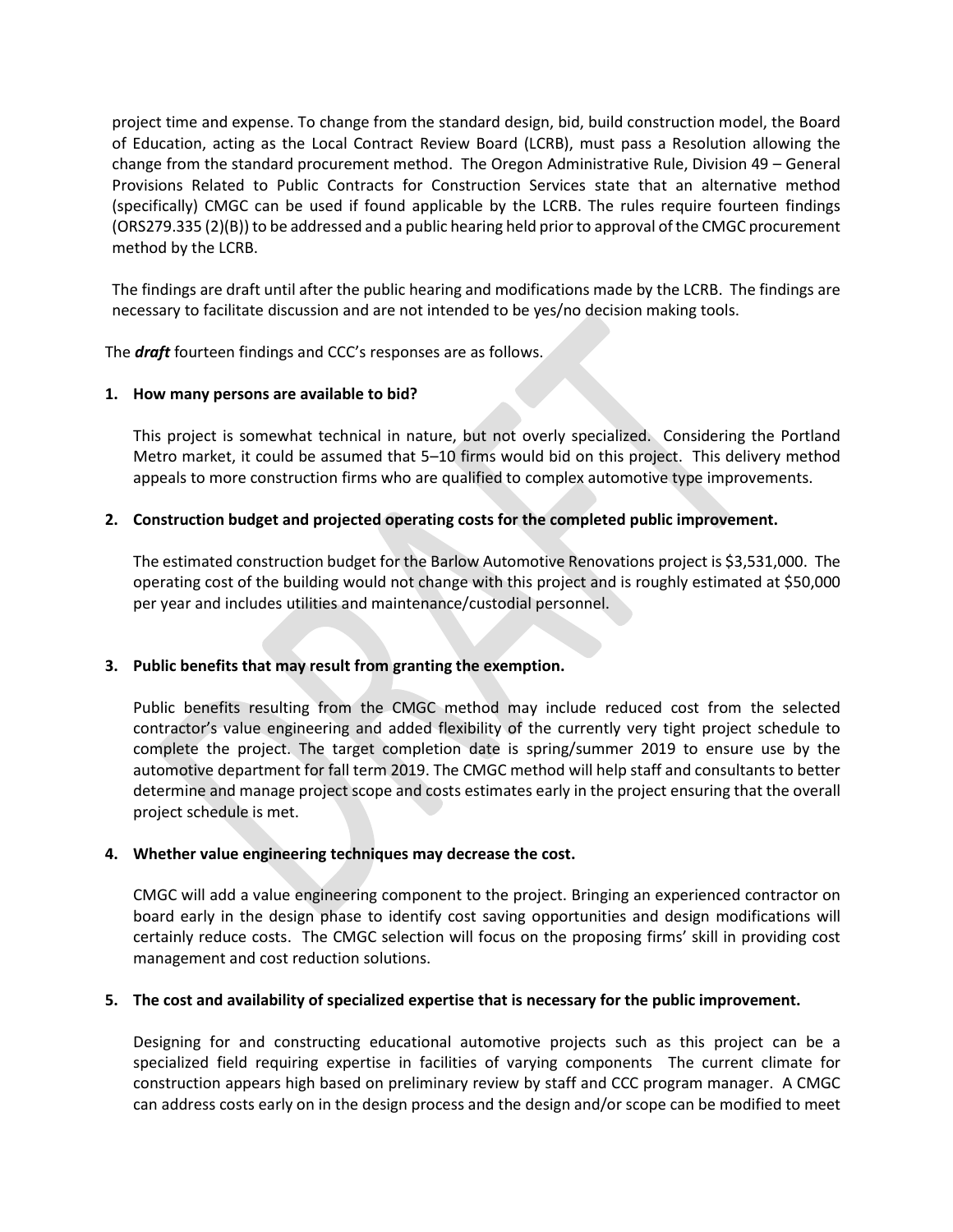financial constraints. In addition, they can advise on material selection and provide recommendations on materials that are cost effective and steer the team away from expensive of material or material shortages. This will save project costs and reduce schedule risk for the construction of this project.

### 6. **Likely increases in public safety**.

Utilization of the CMGC method with an experienced contractor should result in safety issues being addressed both during design and construction and long term use of the completed facility. In addition, this facility will be constructed during some occupancy when staff, students and visitors are present. Using the CMGC model will allow a very detailed safety plan not only for the construction materials and workers, but the circulation of students, staff and visitors.

### 7. **Whether the exemption may reduce risk to the contracting agency or the public.**

The CMGC method will reduce risk to the College by providing accurate cost estimating and allow the College flexibility to modify the project scope and budget as deemed necessary prior to construction. Additionally, the CMGC will advise on issues that impact schedule and manage the construction and material selection which reduces the schedule risk.

### **8. Whether the exemption will affect the sources of funding for the public improvement.**

The exemption will not affect the source of the funding for the Barlow Automotive Upgrade project. The \$3.5 million dollar project is funded using 2014 Bond proceeds.

# **9. Whether granting the exemption will "better enable" the contracting agency to control the impact of market conditions on the costs and time necessary to complete the improvements.**

The CMGC process will allow the contractor to procure/order items with long lead times such as difficult to obtain materials and finishes and obtain competitive pricing on other project related materials. In addition, having the contractor on board early in the project will allow them to better prepare for the construction and maximize scheduling, thereby meeting the desired time limits.

# **10. Whether granting the exemption will "better enable" the contracting agency to address the "size and technical complexity" of the project.**

An experienced CMGC contractor will have the opportunity to coordinate with design professionals regarding the technical aspects of the project throughout the designing phases.

# **11. Whether the public improvement involves new construction or renovates or remodels an existing structure.**

The Barlow Hall Automotive Renovations project is considered "renovation" of an existing structure.

### **12. Whether the public improvement will be occupied or unoccupied during construction.**

The formal section of Barlow Hall will be occupied during the construction activities. The automotive section may be partially occupied and the soon-to-be-vacated manufacturing area will be vacant during construction.